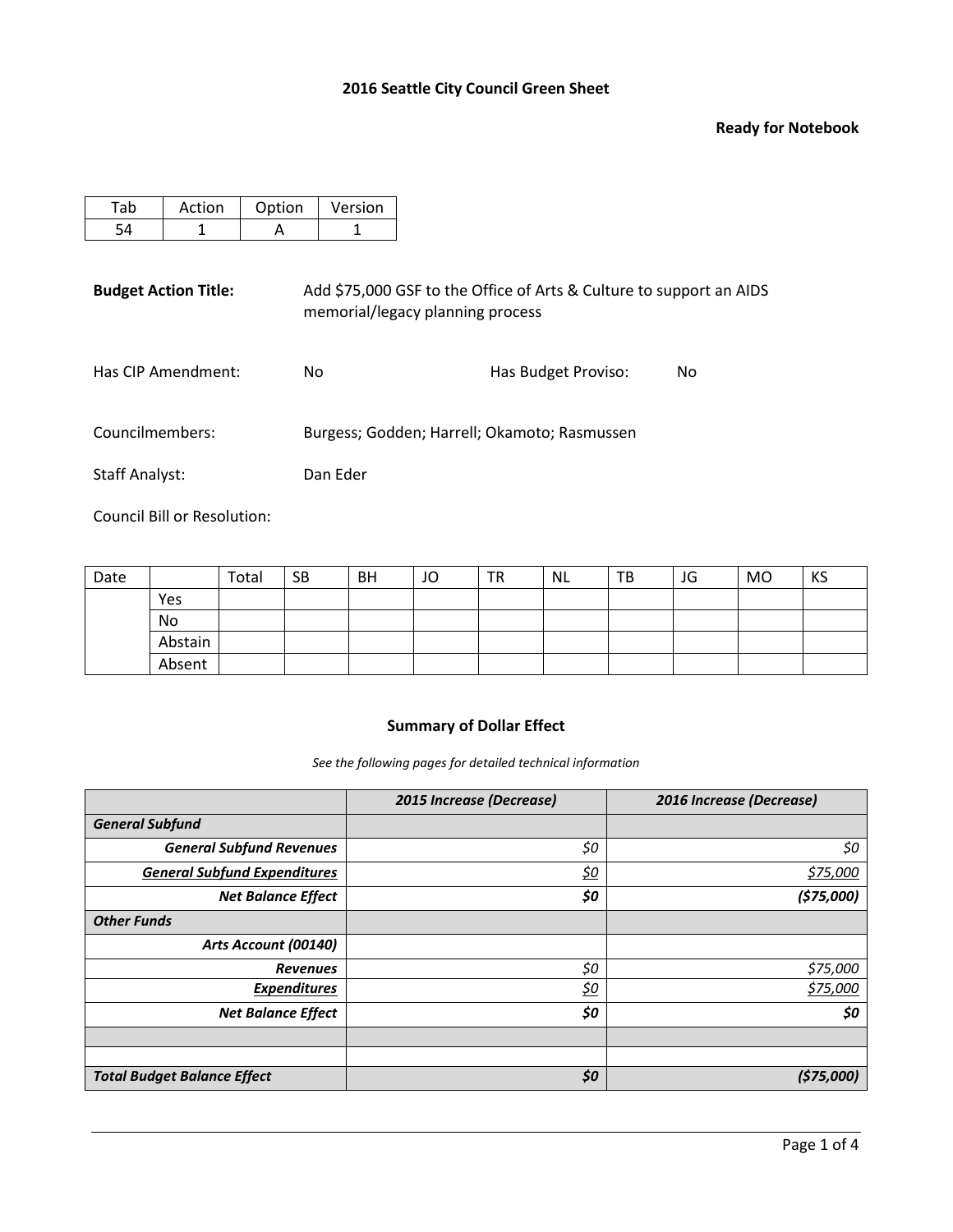| ction | Ontion | Version |
|-------|--------|---------|
|       |        |         |

# *Budget Action description:*

This green sheet would add \$75,000 GSF to The Office of Arts and Culture in 2016 to help fund an AIDS Legacy/Memorial planning process. The budget would be supplemented by a required \$75,000 match in community support, for a total planning budget of \$150,000.

Funding would support the following activities:

- 1) Convene and staff an advisory committee of diverse community members familiar with or involved in the response to the AIDS crises.
- 2) Conduct a series of public focus groups to gather input about the character of a legacy/memorial project
- 3) Engage artists, design and engineering professionals and historians and curators to develop concepts.
- 4) Prepare collateral materials to share options of a legacy/memorial project.
- 5) Produce a final report that outlines scale, location, timeline, financial information, and other components of the project.
- 6) Complete preliminary research and present legacy/memorial options to the advisory committee which would reach consensus on a recommended legacy/memorial project and course of action

The Museum of History & Industry (MOHAI) has proposed to take a leadership role in planning and proposing an appropriate Seattle AIDS Legacy/Memorial project. The City will contract for the work with MOHAI or another qualified entity (contractor) for the work. Total funding would include the City's \$75,000 and \$75,000 in matching support from the selected entity.

The City's \$75,000 and the contractor's \$75,000 match (\$150,000 total) would support:

- one staff lead of approximately two-thirds time and an administrative support staff of one-third time including benefits (\$50,000 total personnel costs);
- public meetings, committee meetings, and public input process (\$5,000);
- materials to share design options (\$15,000);
- production and distribution of final report (\$15,000);
- design professionals to help produce three initial legacy/memorial options (\$45,000);
- engineering consulting support (\$15,000); and
- additional graphic and design support (\$5,000).

Total City Funding: \$75,000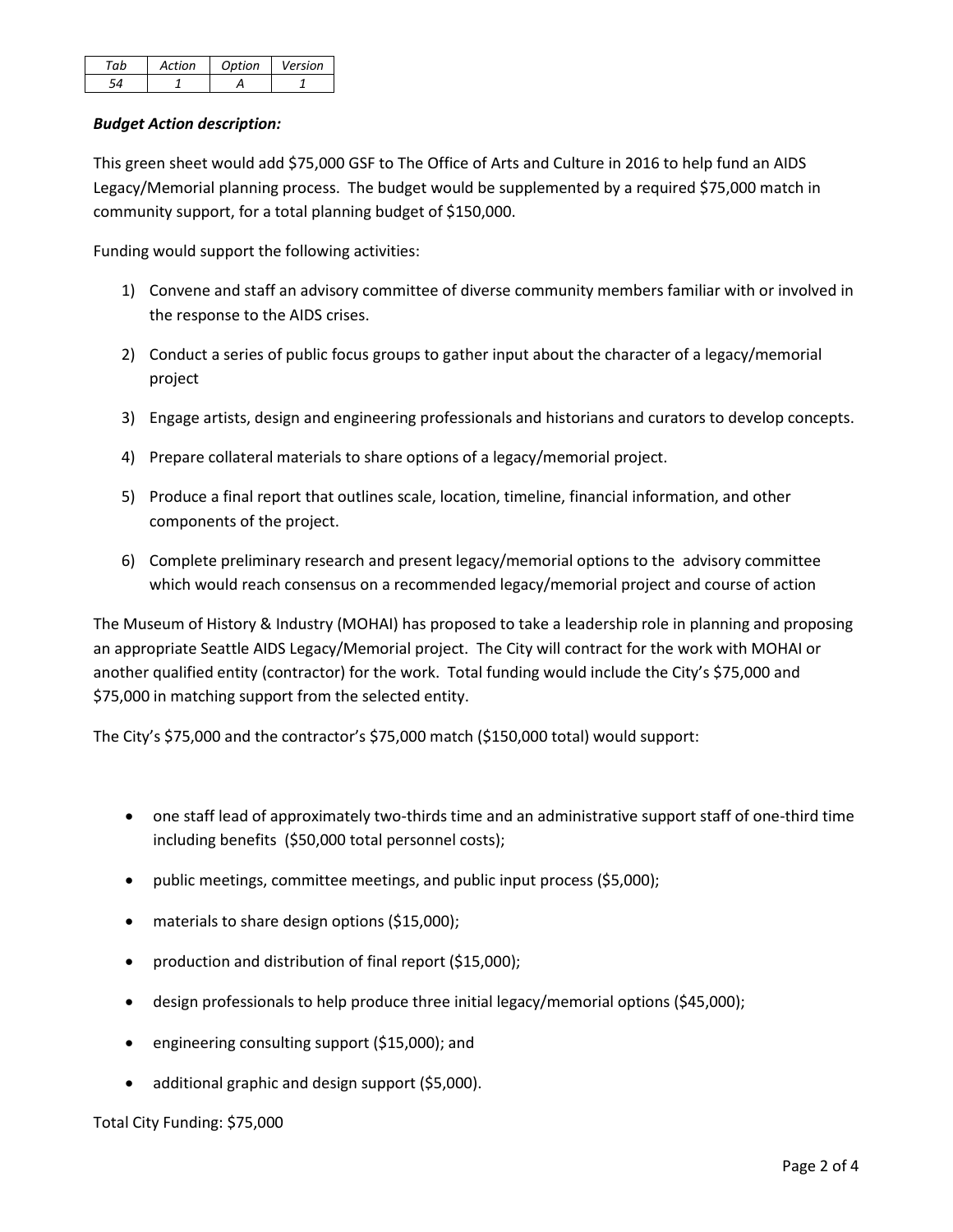| Action | Ontion | Version |
|--------|--------|---------|
|        |        |         |

Match Funding: \$75,000

Project Total: \$150,000

# **Background**

Seattle experienced a tragic loss of nearly 4,000 persons in the first two decades of the AIDS epidemic. The history of the early days of the AIDS epidemic, and Seattle's response has not been comprehensively collected, recorded, or presented.

Seattle communities worked creatively, tirelessly and fearlessly to help those diagnosed with the HIV virus. The range of responses left a legacy of citizen action and compassion that inspires us today.

Recently a consensus has formed among people who were active in the early days of the epidemic that the history of the AIDS epidemic in Seattle must be coherently and comprehensively told by those who were on the front lines of the initial battle against AIDS. Sharing this history is consistent with the recommendation of Mayor Murray's LGBTQ Task Force that highlighted the need for the City to improve the public's understanding of the history, current place, and values of the LGBTQ community.

**Proposed Program**: The goal of the legacy/memorial project is to tell the history of Seattle's AIDS Crisis of the 1980s and early 1990s to capture the lessons of the crisis and the diverse community response and to provide a call to civic action against fear and discrimination and for prevention. This proposed planning project would identify the scope, location, and budget of the project; determine how it compliments and connects with any similar projects; and provide a timeline and action plan for implementation.

**Outcomes & Deliverables**: A robust project proposal document prepared by the contractor, resulting from careful planning to clearly define the scope, scale, physical location, resources, civic purpose, and timeline of a future Seattle AIDS Legacy/Memorial project. The contractor will produce options for a location, cost estimates for project development, options for revenues to fully fund the project, and a schedule.

This proposal includes gathering information on the early history of the Seattle AIDS crises from different and diverse voices and identifying the ways to memorialize that history; gathering input from the public in various settings and formats; disseminating information to the community, detailing the desired aspects of a legacy/memorial project, and identifying possible options including physical space or location, and/or creating an online presence or an exhibition.